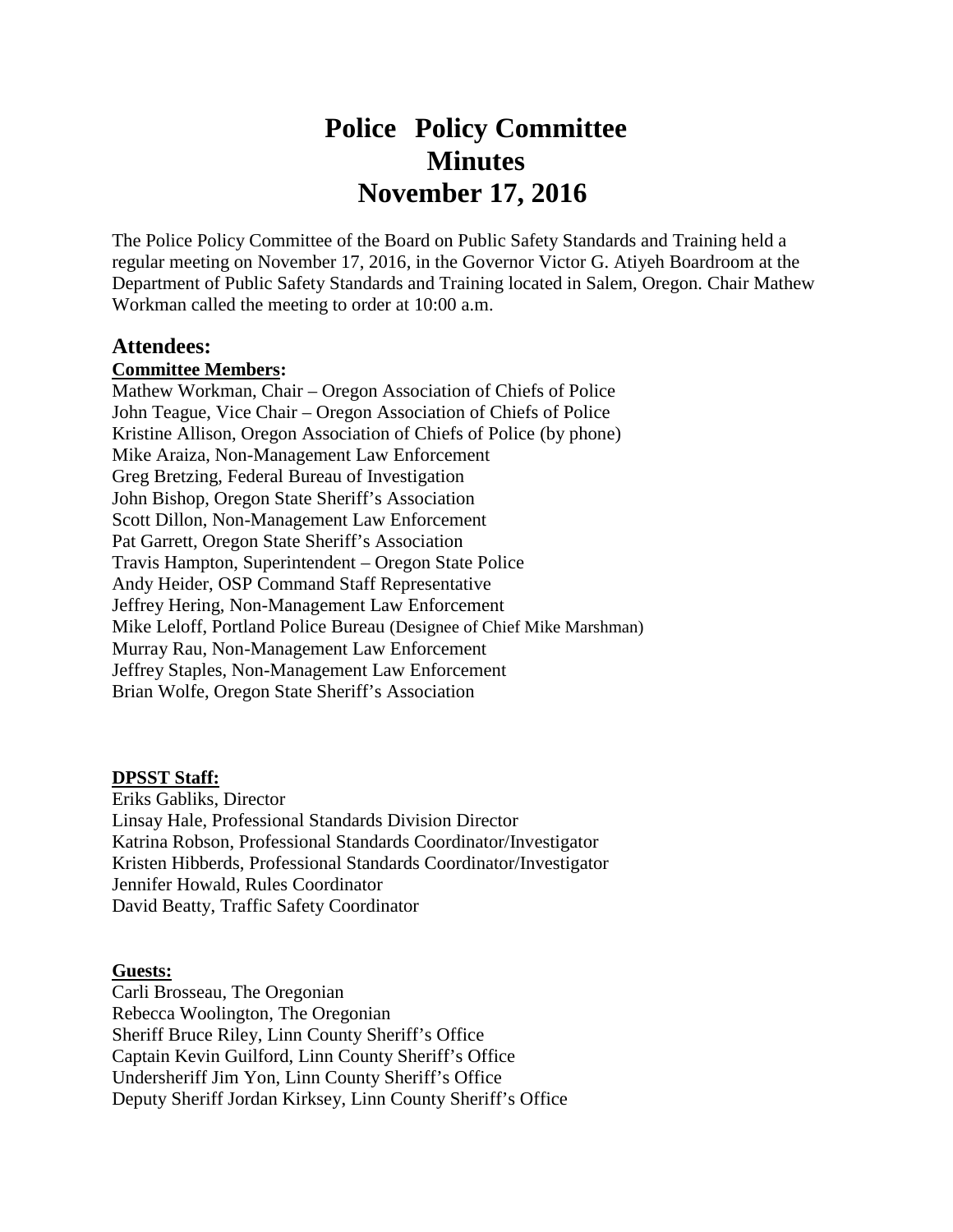Mark Banks, Oregon State Office Police Officer's Association

ৰ্ক ৰ্ক ৰ্ক

## **1. Minutes of August 18, 2016 Meeting**

Approve the minutes of the August 18, 2016 Police Policy Committee meeting.

*To see a complete record of the August 18, 2016 Police Policy Committee minutes, please go to:* http://www.oregon.gov/dpsst/BD/pages/policepolicycommitteemeetingminutes.aspx

 *John Bishop moved that the committee approve the minutes of the August 18, 2016 Police Policy Committee meeting. Brian Wolfe seconded the motion. The motion carried unanimously.*

*Chair Mathew Workman advised that due to the number of guest present the Police Policy Committee will move the proposed rule changes to the end of the agenda and proceed with the cases at hand.*

**2. \*Holman, Bryan #56585 – Warm Springs Police Department; Application for Training and Subsequent** (Item #7 on the agenda) Presented by Kristen Hibberds

The case presented to the Police Policy Committee is whether Holman's conduct in his arrests and subsequent conviction of a DUII, a discretionary disqualifying crime under OAR 259-008-0070(4)(c), and whether his Application for Training and Subsequent Certification should be denied as a result.

John Teague moved that the Police Policy Committee adopts the staff report as the record upon which its recommendations are based. John Bishop seconded the motion. The motion carried unanimously.

By discussion and consensus, the Police Policy Committee determined that Bryan Holman's behavior did not involve **Insubordination**.

By discussion and consensus, the Police Policy Committee identified Bryan Holman's behavior did involve **Misconduct** as defined in the Administrative Rule based on the conviction of a DUII.

John Bishop moved that the Police Policy Committee find that Bryan Holman's **Misconduct,** when considered alone**,** does not rise to the level to warrant denial of Holman's Application for Training and Subsequent Certification. Murray Rau seconded the motion. The motion carried unanimously.

By discussion and consensus, the Police Policy Committee identified Bryan Holman's behavior did involve **Gross Misconduct** as defined in the Administrative Rule based on the elements of the crime DUII.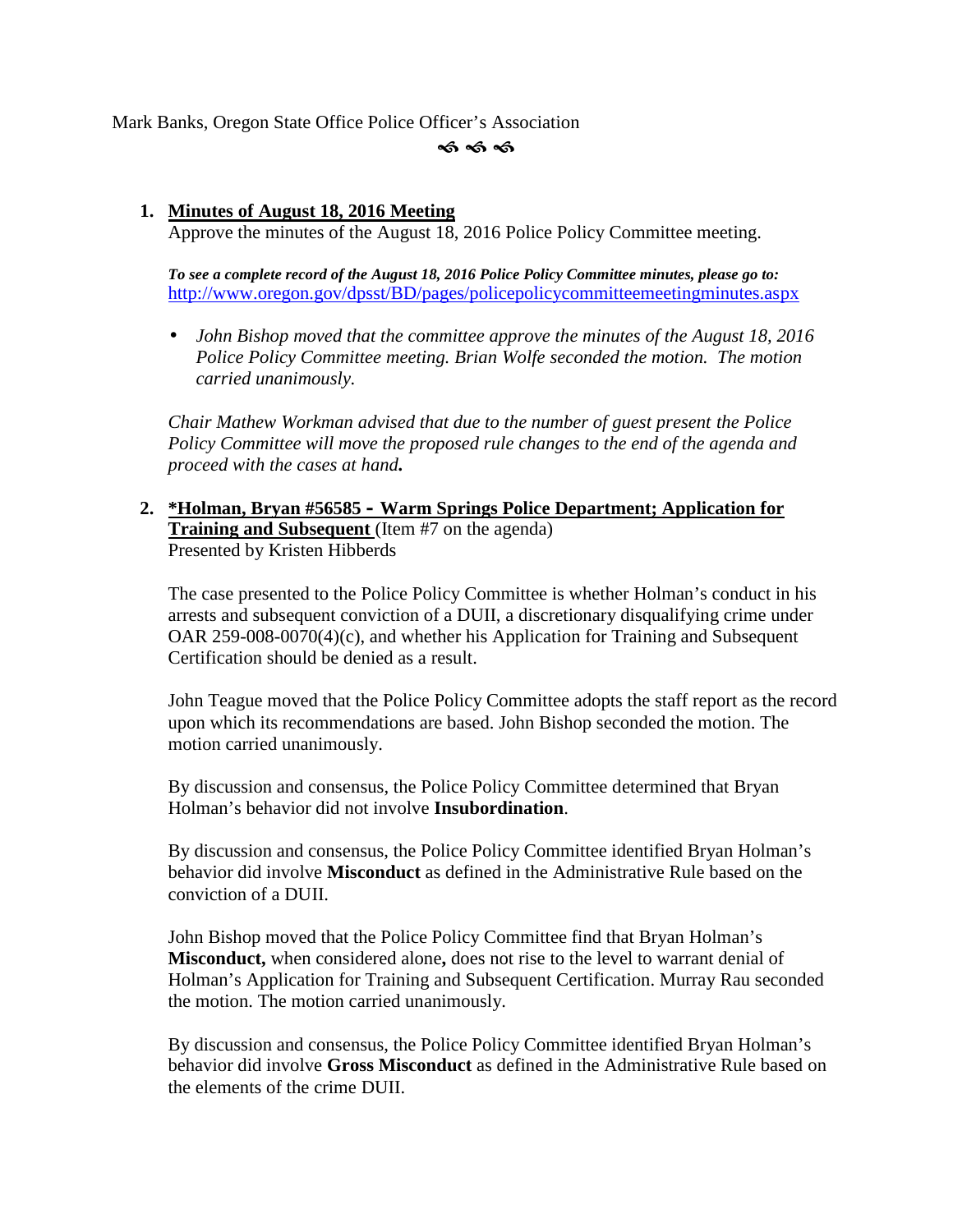John Bishop moved that the Police Policy Committee find that Bryan Holman's **Gross Misconduct**, when considered alone, does not rise to the level to warrant denial of Holman's Application for Training and Subsequent Certification. Jeff Staples seconded the motion. The motion carried unanimously.

By discussion and consensus, the Police Policy Committee identified Bryan Holman's behavior did not involve **Misuse of Authority**.

By discussion and consensus, the Police Policy Committee identified Bryan Holman's behavior did not involve **Disregard for the Rights of Others**.

By discussion and consensus, the Police Policy Committee identified Bryan Holman's behavior did not involve **Dishonesty**.

By discussion and consensus, the Police Policy Committee identified Bryan Holman's behavior did involve **Aggravating Circumstances** which include no correspondence from the Holman or the agency.

By discussion and consensus, the Police Policy Committee identified Bryan Holman's behavior did involve **Mitigating Circumstances** which includes the incident took place ten years ago before Holman was in law enforcement. Holman was 20 years old at the time of the incident and there have not been any problems since.

After considering the totality of the circumstances, John Bishop moved that the committee recommends to the Board that Bryan Holman's Application for Training and Subsequent Certification **not be denied.** Jeff Hering seconded the motion. The motion carried unanimously.

## **3. Kirksey, Jordan #54339 – Linn County Sheriff's Office; Application for Training and Subsequent Certification** (Item #8 on the agenda) Presented by Kristen Hibberds

The case presented to the Police Policy Corrections Policy is whether Jordan Kirksey's conduct leading to his conviction of Reckless Driving, ORS 811.140, and a discretionary disqualifying crime under OAR 259-008-0070(4)(c), should result in the denial of his application for training.

*Linsay Hale stated for the record, DPSST would like to formally recognize that there was an administrative error on staff's part regarding Kirksey's application for training. It was an oversight that would have prevented him from completing his training in a timely manner. DPSST recognizes the error and have allowed Deputy Kirksey to complete his training while going through the process.*

Travis Hampton moved that the Police Policy Committee adopts the staff report as the record upon which its recommendations are based. John Bishop seconded the motion. The motion carried unanimously.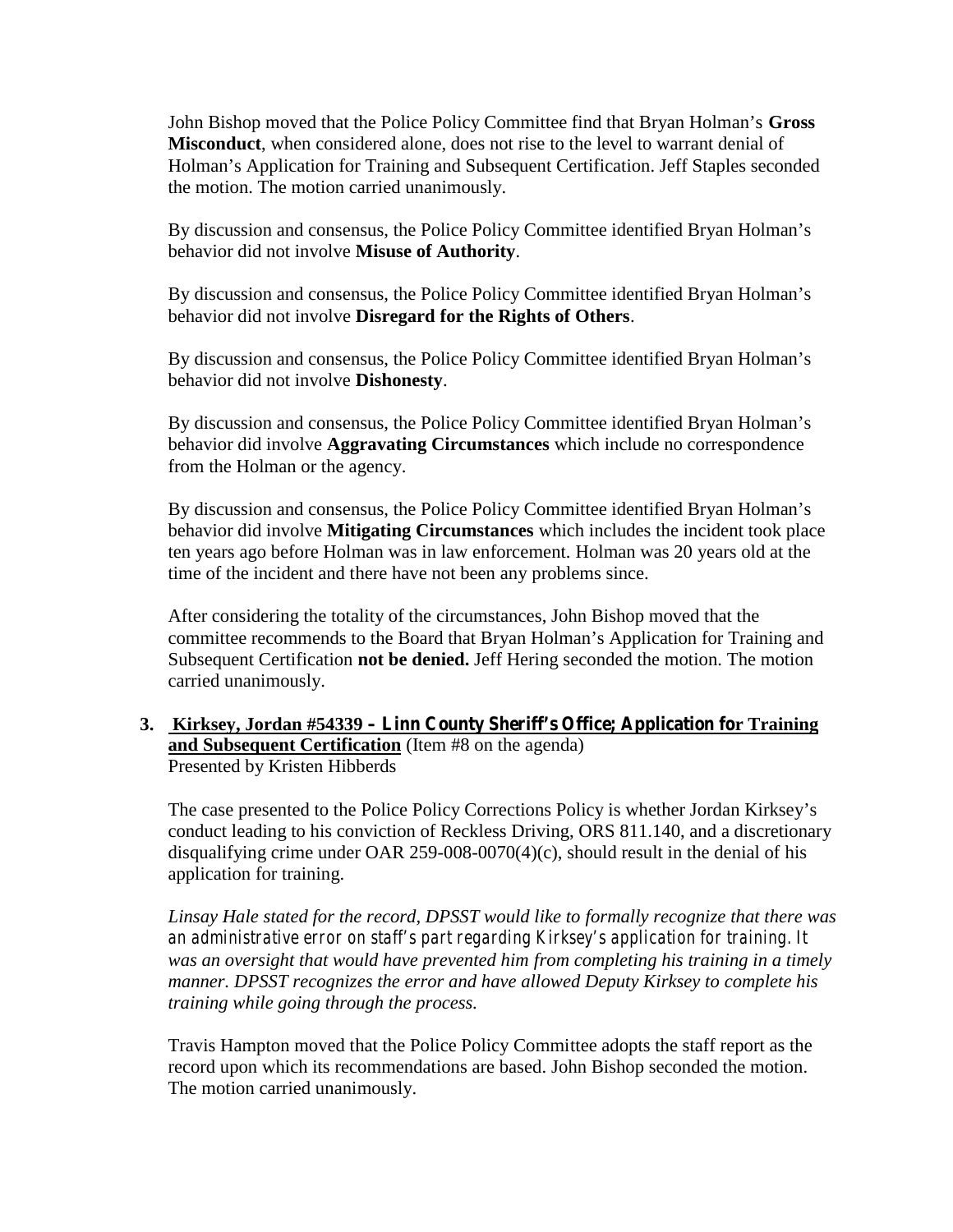By discussion and consensus, the committee determined that Jordan Kirksey's behavior did not involve **Insubordination**.

By discussion and consensus, the committee identified Jordan Kirksey's behavior did involve **Misconduct** as defined in the Administrative Rule based on the Conviction of reckless driving.

John Bishop moved that the Police Policy Committee find that Jordan Kirksey's **Misconduct**, when considered alone, does not rise to the level to warrant denial of Kirksey's Application for Training and Subsequent Certification. Murray Rau seconded the motion. The motion carried unanimously.

By discussion and consensus, the committee identified Jordan Kirksey's behavior did not involve **Gross Misconduct** as defined in the Administrative Rule.

By discussion and consensus, the committee identified Jordan Kirksey's behavior did not involve **Misuse of Authority** as defined in Administrative Rule.

By discussion and consensus, the committee identified Jordan Kirksey's behavior did not involve **Disregard for the Rights of Others** as defined in the Administrative Rule.

By discussion and consensus, the committee identified Jordan Kirksey's behavior did not involve **Dishonesty** as defined in the Administrative Rule.

By discussion and consensus, the committee identified Jordan Kirksey's behavior did not involve **Aggravating Circumstances.**

By discussion and consensus, the committee identified Jordan Kirksey's behavior did involve **Mitigating Circumstances** including that the Sheriff is here to support him and speaks volumes about his character. Kirksey was 17 years old at the time of the incident, and has taken full responsibility for his actions and been forthcoming. The court reduced the conviction to a lesser offense.

After considering the totality of the circumstances, Jeff Hering moved that the committee recommend to the Board that Kirksey's Application for Training and Subsequent Certification **not be denied**. John Bishop seconded the motion. The motion carried unanimously.

## **4. \*Tirico, Richard #23776 – John Day Police Department; Basic, Intermediate, Supervisory, Management, and Executive Police Certification** (Item #9 on the agenda) Presented by Kristen Hibberds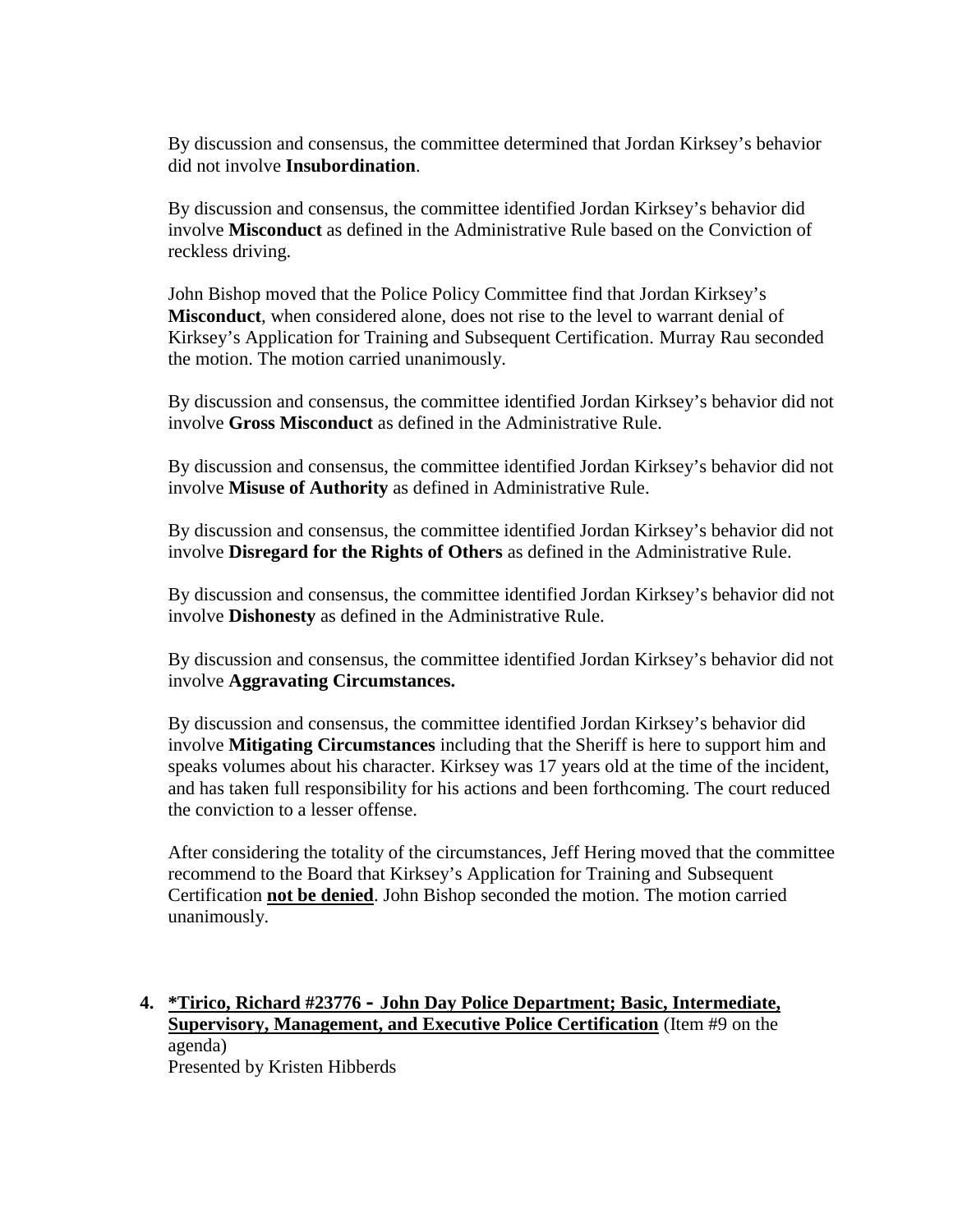The case presented to the Police Policy Committee is whether Trico's conduct surrounding allegations that led to his resignation from the John Day Police Department rises to the level to warrant revocation of Tirico's certification.

Brian Wolfe moved that the Police Policy Committee adopts the staff report as the record upon which its recommendations are based. Mike Araiza seconded the motion. The motion carried unanimously.

By discussion and consensus, the committee determined that Richard Tirico's behavior did involve **Insubordination**.

By discussion and consensus, the committee determined that Richard Tirico's behavior involved **Misconduct** as defined in the Administrative Rule based on Tirico was dishonest with his supervisor when he gave his first account of cell phone use. He was deceitful in submitting reimbursement for grants. He encouraged his insubordinate to lie to protect him.

John Bishop moved that the Police Policy Committee find that Richard Tirico's **Misconduct**, when considered alone, does rise to the level to warrant revocation of Tirico's certification. Travis Hampton seconded the motion. The motion carried unanimously.

By discussion and consensus, the committee determined that Richard Tirico's behavior did involve **Gross Misconduct** as defined in the Administrative Rule based on the fact that Tirico continued to use the City owned cell phone to contact a woman his wife accused him of having an affair.

Pat Garrett moved that the Police Policy Committee find that Richard Tirico's **Gross Misconduct**, when considered alone, does rise to the level to warrant revocation of Tirico's certification. John Bishop seconded the motion. The motion carried unanimously.

By discussion and consensus, the committee determined that Richard Tirico's behavior did involve **Misuse of Authority** as defined in the Administrative Rule based on the fact that Tirico was dishonest and minimized his conduct to the City Manager and other employees to avoid an investigation into his conduct.

John Bishop moved that the Police Policy Committee find that Richard **Tirico's Misuse of Authority**, when considered alone, does rise to the level to warrant revocation of Tirico's certification. Travis Hampton seconded the motion. The motion carried unanimously.

By discussion and consensus, the committee determined that Richard Tirico's behavior did involve **Disregard for the Rights of Others** as defined in the Administrative Rule by compelling employee's to lie. An officer alleged that he was "pinched" by the Chief and there was a threat of denying future overtime or income. Tirico put other officers in the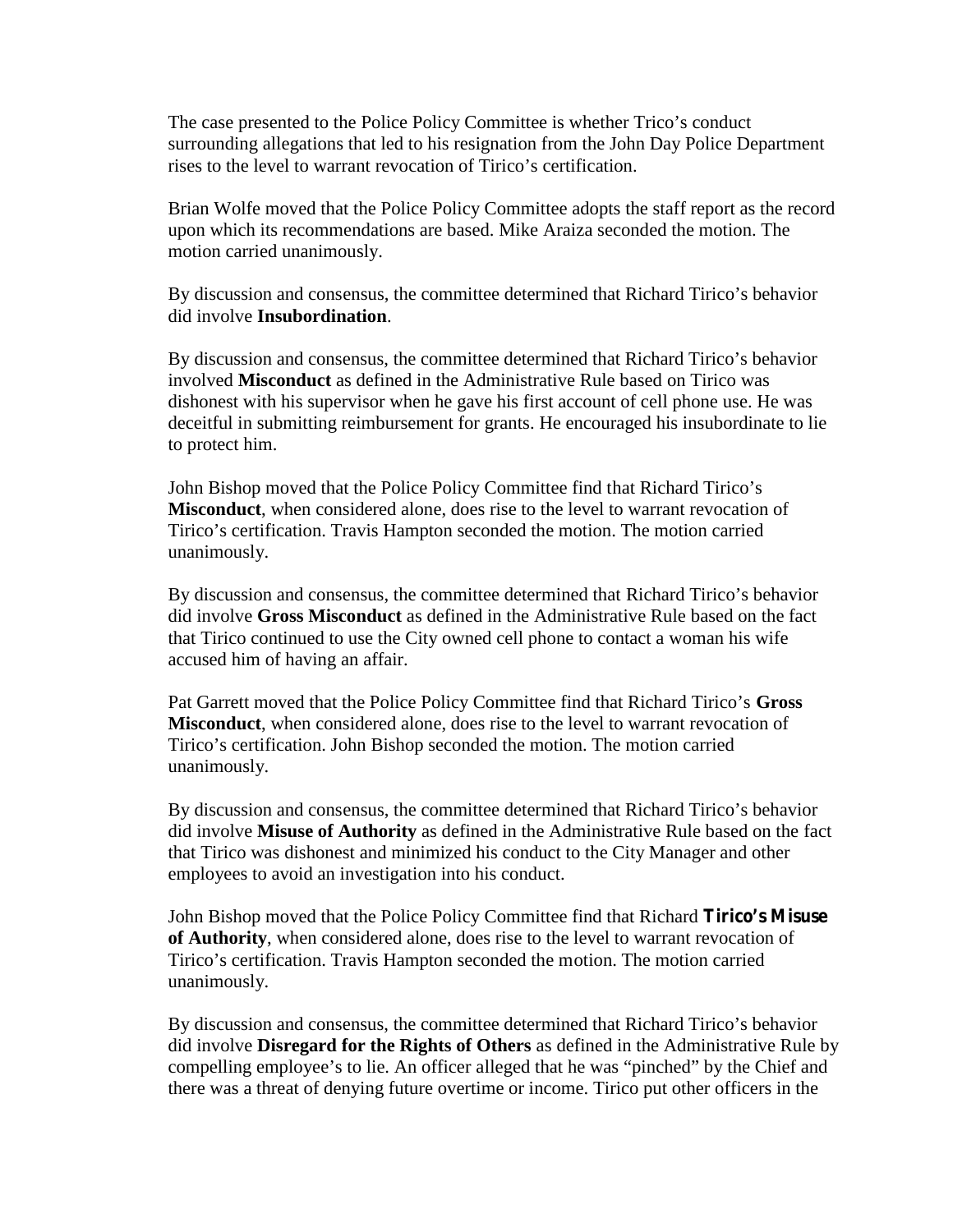agency in a compromising situation where they could feel a sense of being bullied or coerced.

Brian Wolfe moved that the Police Policy Committee find that Richard Tirico's **Disregard for the Rights of Others**, when considered alone, does rise to the level to warrant revocation of Tirico's certification. Andy Heider seconded the motion. The motion carried unanimously.

By discussion and consensus, the committee determined that Richard Tirico's behavior did involve **Dishonesty** as defined in the Administrative Rule by inappropriately allocating overtime and falsifying on an officers timesheet, asking other officers to lie for him and being dishonest with his supervisor regarding his conduct surrounding an allegation that he was having an affair, and inappropriately falsifying funds for grant money.

John Bishop moved that the Police Policy Committee find that Richard Tirico's **Dishonesty**, when considered alone, does rise to the level to warrant revocation of Tirico's certification. Mike Araiza seconded the motion. The motion carried unanimously.

By discussion and consensus, the committee determined that Richard Tirico's behavior did involve **Aggravating Circumstances**. Being the Chief of Police, Tirico is held at a higher standard and putting his own employees at risk and advising them to lie shows a disregard for his role of Chief of Police and a disregard for his agency. Tirico used bullying tactics to other officers to not put in overtime. As well as the record of the conversation with Kristen Hibberds appeared to be more rationalizing as he responded he had never gone over the city minutes or the plan when asked about the misuse of the city phone.

By discussion and consensus, the committee determined that Richard Tirico's behavior did not involve any **Mitigating Circumstances**.

After considering the totality of the circumstances, John Teague moved that the committee recommends to the Board that Tirico's certification **be revoked**. Jeff Staples seconded the motion. The motion carried unanimously.

John Bishop moved that the committee recommends to the Board that Richard Tirico's **Misconduct** warrants an ineligibility period for seven years. Murray Rau seconded the motion. The motion carried unanimously.

Brian Wolfe moved that the committee recommends to the Board that Richard Tirico's **Gross Misconduct** warrants ineligibility period for ten years. Mike Leloff seconded the motion. The motion carried unanimously.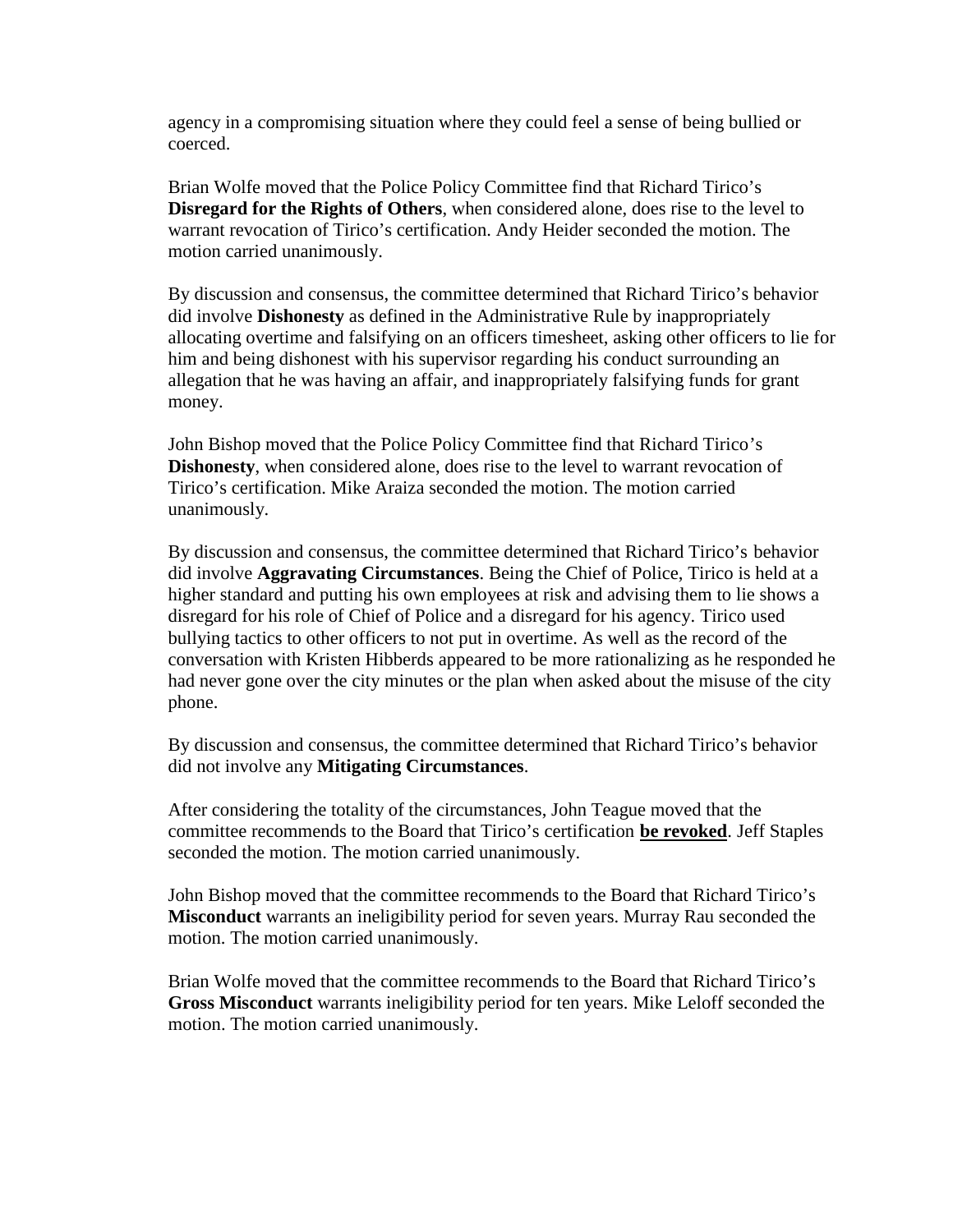John Bishop moved that the committee recommends to the Board that Richard Tirico's **Misuse of Authority** warrants ineligibility period for ten years. Pat Garrett seconded the motion. The motion carried unanimously.

John Bishop moved that the committee recommends to the Board that Richard Tirico's **Disregard for the Rights of Others** warrants ineligibility period for fifteen years. Mike Leloff seconded the motion. The motion carried unanimously.

Jeff Staples moved that the committee recommends to the Board that Richard Tirico's **Dishonesty** warrants ineligibility period of a lifetime. Jeff Hering seconded the motion. The motion carried unanimously.

## **5. Marc, Brodeur #43446 – Yamhill County Sheriff's Office; Basic, Intermediate and Advanced Police Certifications and Basic, Intermediate and Advanced Corrections Certifications** (Item #10 on the agenda) Presented by Kristen Hibberds

The case presented to the Police Policy Committee is Brodeur's dishonesty on December 29, 2015, surrounding a Taser and whether his certification should be revoked as a result.

John Teague moved that the Police Policy Committee adopts the staff report as the record upon which its recommendations are based. Travis Hampton seconded the motion. The motion carried unanimously.

By discussion and consensus, the committee determined that Brodeur's behavior did not include **Insubordination**.

By discussion and consensus, the committee determined that Brodeur's behavior did not involve **Misconduct** as defined in the Administrative Rule.

By discussion and consensus, the committee determined that Brodeur's behavior did not involve **Gross Misconduct** as defined in the Administrative Rule.

By discussion and consensus, the committee determined that Brodeur's behavior did not involve **Misuse of Authority** as defined in the Administrative Rule.

By discussion and consensus, the committee determined that Brodeur's behavior did not involve **Disregard for the Rights of Others** as defined the Administrative Rule.

By discussion and consensus, the committee determined that Brodeur's behavior did involve **Dishonesty** as defined in the Administrative Rule based on the fact that Brodeur took premeditated steps to cover up the fact that he had taken a Taser home over the weekend then lied when confronted about it.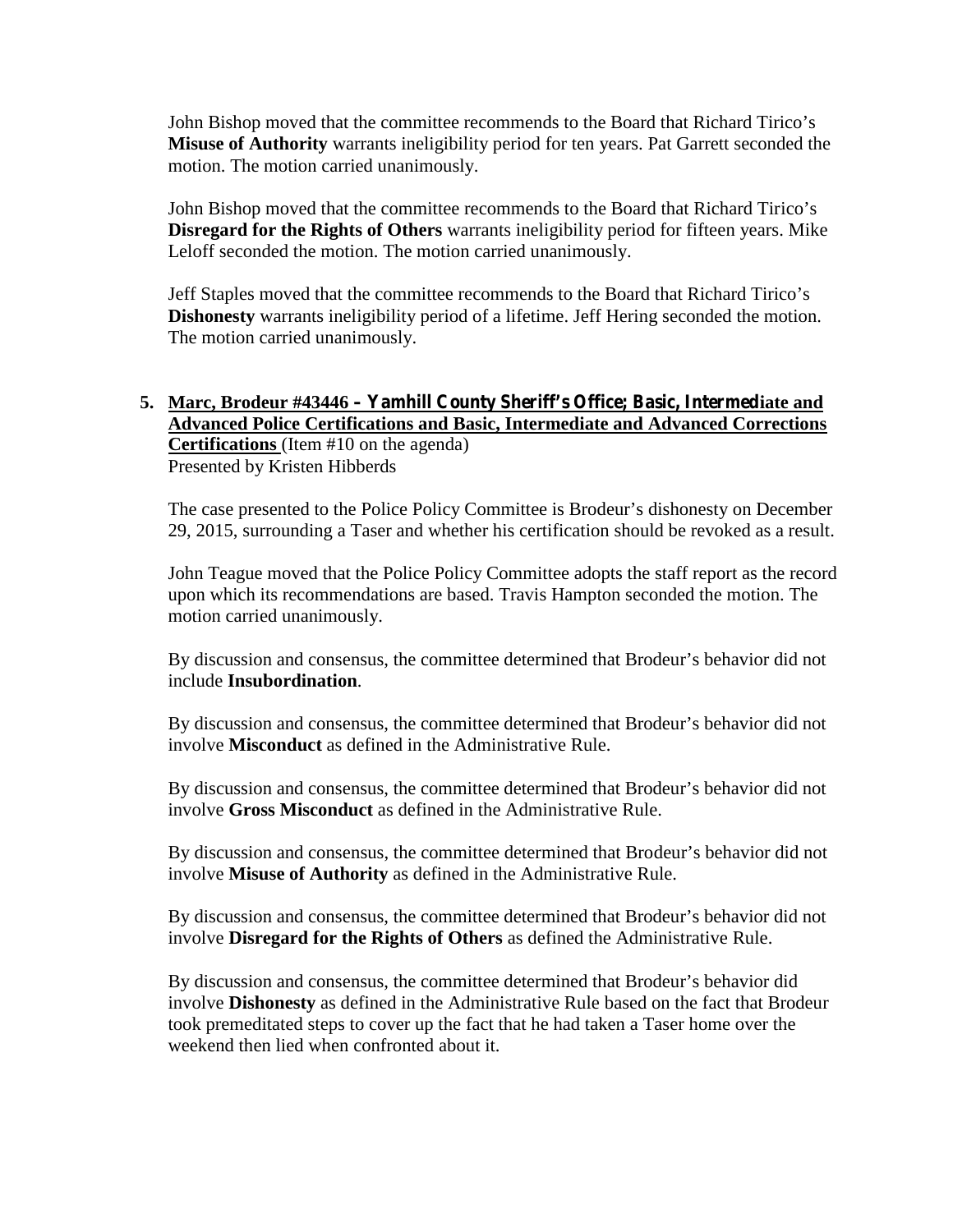John Teague moved that the Police Policy committee find that Marc Brodeur's **Dishonesty**, when considered alone, does not warrant revocation of Brodeur's Certification. Scott Dillon seconded the motion. The motion was defeated 6-8, with Kristine Allison, John Bishop, Pat Garrett, Travis Hampton, Andy Heider, Jeff Hering, Mike Leloff, and Brian Wolfe voting nay.

A second motion was introduced by Travis Hampton moving that the Police Policy committee find that Marc Brodeur's **Dishonesty**, when considered alone, does warrant revocation of Brodeur's Certification. John Bishop seconded the motion. The motion passes 8-6, with Mike Workman, John Teague, Mike Araiza, Scott Dillon, Murray Rau, and Jeff Staples voting nay.

By discussion and consensus, the committee determined that Brodeur's behavior did involve **Aggravating Circumstances** by lying and trying to cover up a simple and unnecessary situation that easily could have been avoided.

By discussion and consensus, the committee determined that Brodeur's behavior did involve **Mitigating Circumstances** which include there was no history any other behavior issues within the past 10 years with Brodeur's employment. Brodeur selfreported the incident immediately after and confessed of his actions. The incident was non-work related.

After considering the totality of the circumstances, Murray Rau recommends to the Board that Marc Brodeur's certification **not be revoked**. John Teague seconded the motion. The motion was defeated 6-8 with Kristine Allison, John Bishop, Pat Garrett, Travis Hampton, Andy Heider, Jeff Hering, Mike Leloff, and Brian Wolfe voting nay.

A second motion was introduced by John Bishop to recommend to the Board that Marc Brodeur's certification be **revoked**. Andy Heider seconded the motion. The motion passes 8-6, with Mike Workman, John Teague, Mike Araiza, Scott Dillon, Murray Rau, and Jeff Staples voting nay.

John Bishop moved that the committee recommends to the Board that Marc Brodeur's **Dishonesty** warrants ineligibility period for five years. Travis Hampton seconded the motion. The motion carried unanimously.

#### **6. \*OAR 259-008-0010, 259-008-0011 & 259-008-0085 – Proposed Rule Change** Recommended updates and clarifies retest options for PCOD/CCOD courses Presented by Jennifer Howald (Item #2 on the agenda)

Jennifer reported that the proposed rule change includes updates to the outdate version references for JTA (Job Task Analysis) and FTM (Field Training Manual). In addition the proposed rule change includes updated language regarding attendance for mandated courses, and clarifies the original intention that allow enforcement officer be provided on additional attempt to pass the COD (Career Officer Development) course before being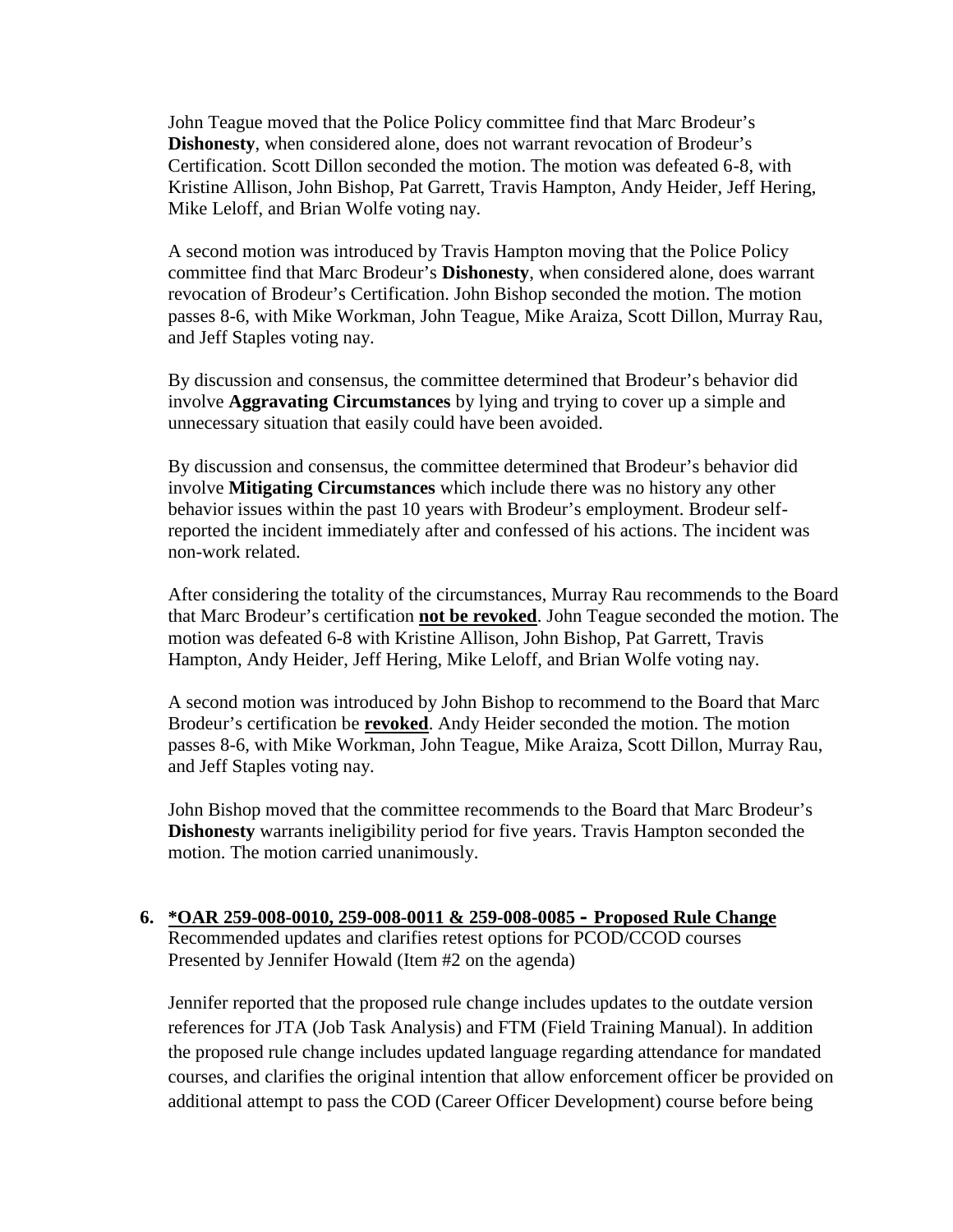required to complete a full basic course due to failure of the COD course. The proposed language also incorporates a recommendation from DPSST Staff and the Center for Policing Excellence to allow that the remediation and retesting on an initial failure of a Police COD course be remediated by repeating the Police COD course, of the employing agency's choice, either by the self-study option or the two week academy at DPSST. The rule also clarifies the number of tests administered during the Career Officer Development course from multiple exams to one exam. Additional housekeeping changes are made for clarity.

 *Murray Rau moved to recommend to the Board filing the proposed rule with the Secretary of State and to file as a permanent rule if no public comments are received. Jeff Hering seconded the motion. The motion carried unanimously.*

*By consensus the committee found no fiscal impact to small businesses.*

## **7. \*OAR 259-008-0090 – Proposed Rule Change**

Updates rule language to reflect changes in the submission of training records to DPSST Presented by Jennifer Howald (Item #3 on the agenda)

Jennifer reported that the proposed rule change comes before the committee to add a purpose statement regarding the use of training records updates DPSST's requirements for submission of training and incorporates a definition of training. Additionally, language referencing processes for viewing a copy of a DPSST training record and review or release of information has been removed as all records requests received by DPSST are addressed according to public records law.

 *John Teague moved to recommend to the Board filing the proposed rule as amended with the noted change under subsection (7) from "Instructed" to "Instructor", as a proposed rule with the Secretary of State and to file as a permanent rule if no public comments are received. John Bishop seconded the motion. The motion carried unanimously.*

*By consensus the committee found no fiscal impact to small businesses.*

## **8.** *\****OAR 259-008-0065 – Proposed Rule Change**

Addition of maintenance for certification – Presented by Jennifer Howald

Jennifer reported that the draft language for OAR 259-008-0065 was developed to reflect a law enforcement officer maintenance training standard. DPSST partnered with Oregon Liquor control Commission (OLCC) to explore the possibility of including regulatory specialists in the requirements for certification maintenance training. OLCC approved including regulatory specialists in the law enforcement maintenance standard and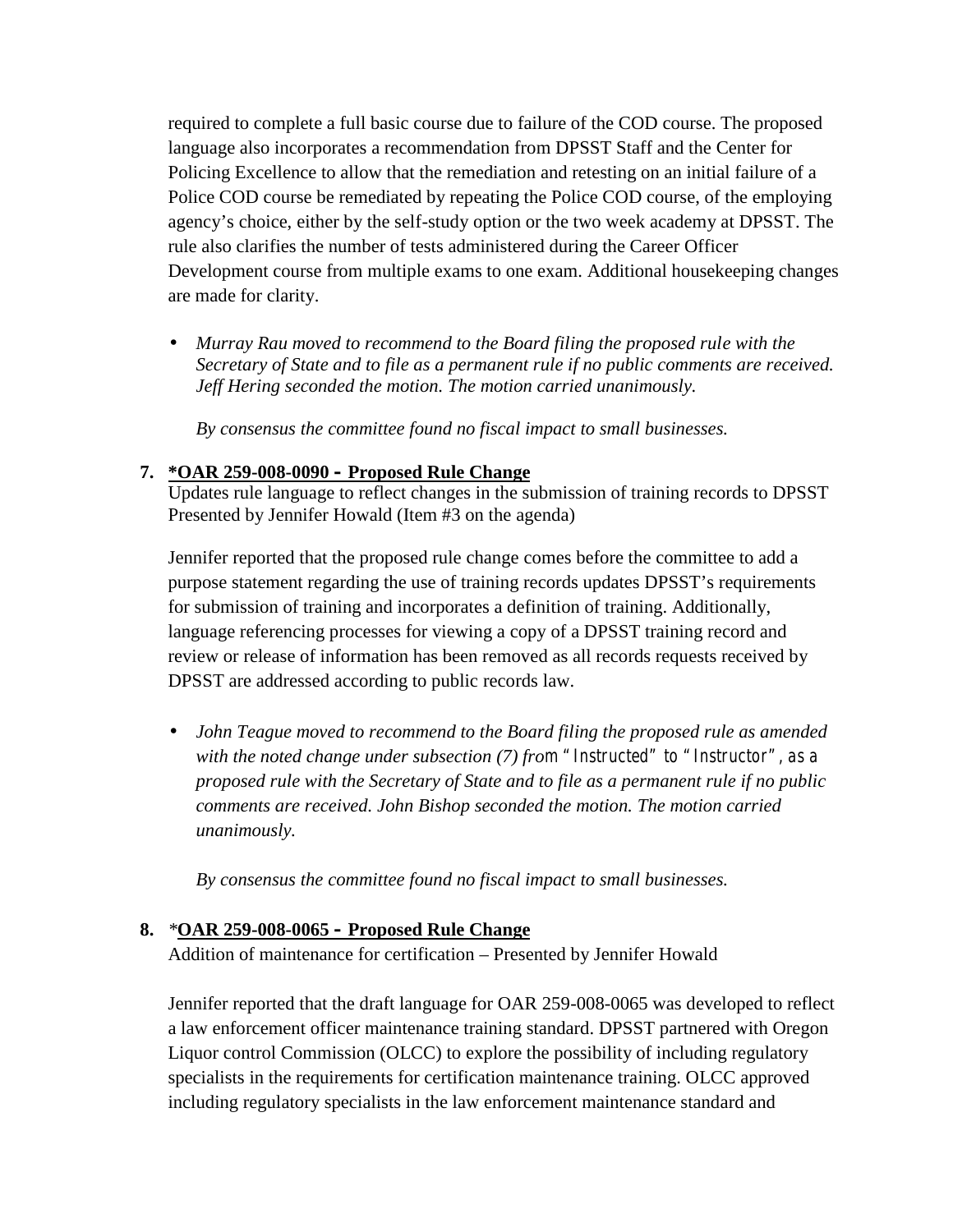implementing these standards following the same timeline for implementation established for corrections officers and parole and probation officers. During the preparation of the draft language for OAR 259-008-065 to incorporate the Workgroup's recommendation, DPSST staff identified the opportunity to update the rule language for clarity.

 *John Bishop moved to recommend to the Board filing the proposed rule with the Secretatary of State and to file as a permanent rule if no public comments are received. Travis Hampton seconded the motion. The motion carried unanimously.*

*By consensus the committee found no fiscal impact to small businesses.*

## **9. \*OAR 259-008-0025 – Proposed Rule Change**

Proposed move of the requirements for 8 hours of Firearms/Use of Force Training to minimum standards for training. Presented by Jennifer Howald (Item #5 on the agenda)

Jennifer reported that the proposed draft for revision of OAR 259-008-0065 omitted the following section of the current rule language:

Maintenance Training Requirements for previously certified police officers. Any police officer who has not been employed as a police officer for between one year and five years must complete the mandatory eight hours of annual firearms/use of force maintenance training within 30 days of the officer's return to work, as follows:

- a) Qualification with the appropriate duty weapon(s); and
- b) Completion of sufficient additional firearms and use of force refresher training to total eight hours.

This section was omitted from the draft OAR 259-008-0065 because it was not related to maintenance training standards and it was interpreted to be intended to be a requirement for law enforcement officers who have not been employed and whose cortication's have lapsed. Applying the interpretation that this rule language was intended to be a requirement for law enforcement officers who have not been employed and whose certifications have lapsed makes this a minimum standard for training and not a certification maintenance standard.

 *Travis Hampton moved to recommend to the Board filing the proposed rule with the Secretary of State and to file as a permanent rule if no public comments are received. Brian Wolfe seconded the motion. The motion carried unanimously.*

*By consensus the committee found no fiscal impact to small businesses*.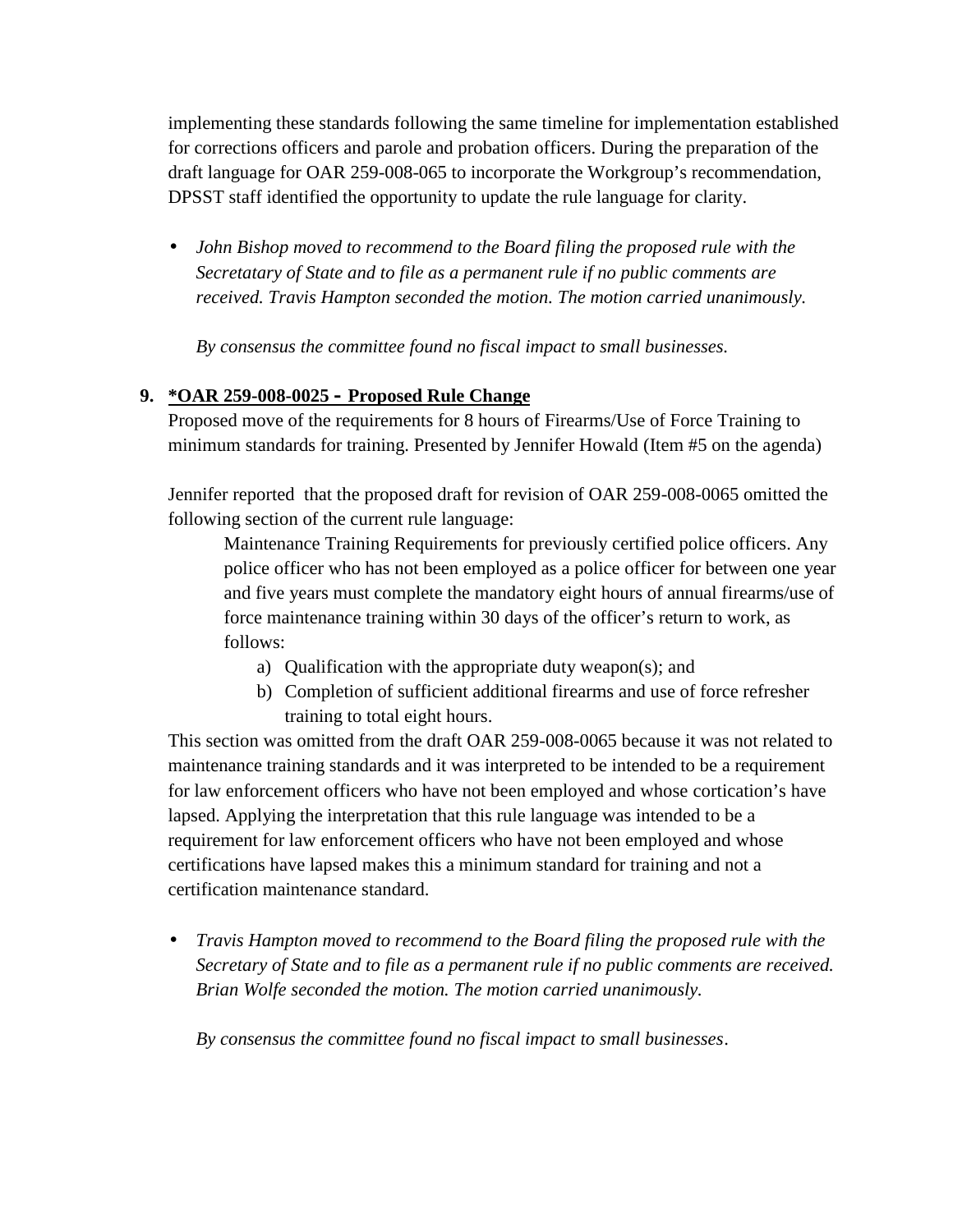## **10. \*OAR 259-008-0005, 259-008-0010, 259-008-0011, 259-008-0070 and 259-008-0080 – Proposed Rule Change**

Criminal Justice Denial/Revocation Workgroup recommendations for the Denial and Revocation Standards – Presented by Jennifer Howald (Item #6 on the agenda)

Jennifer reported that the proposed rule comes before the committee at the request of the Criminal Justice/Revocation Workgroup. In 2015, the Telecommunications, Corrections and the Police Policy Committee's approved the formation of a workgroup to review the current denial and revocation standards. The Criminal Justice Denial/Revocation Workgroup reviewed the Oregon Administrative Rules (OAR) and the procedures in place for the denial or revocation of a public safety professional's certifications.

The Workgroup also reviewed the current statutory authorities of the Board on the Public Safety Standards and Training (Board) and DPSST with respect to the certification of individuals employed in Oregon to perform the duties of police officers, corrections officers, parole and probation officers, regulatory specialists, telecommunicators and emergency medical dispatchers. Over the course of their meetings, the Workgroup developed several recommendations that have been presented to the Policy Committee's and the Board.

 *John Bishop moved to recommend to the Board filing the proposed rule as amended with the noted typographical corrections and amendments to definition of age updated under elements of abuse as defined in ORS 107.705, as a proposed rule with the Secretary of State and to file as a permanent rule if no public comments are received. Brian Wolfe seconded the motion. The motion carried unanimously.*

*By consensus the committee found no fiscal impact to small businesses.*

## *\*\*See Proposed Rule change attachment for OARs 259-008-0005, 259-008-0010, 259- 008-0011, 259-008-0070 and 259-008-0080 Memorandum\*\**

## **11. Staff Updates**

*Linsay Hale Reported*:

- Linsay introduced Katrina Robson, DPSST's newest Professional Standards Coordinator. Katrina comes from the Florida State Highway Patrol. She just recently completed the PCOD class at the Academy which will allow her to maintain her certification here in Oregon. Katrina's role at DPSST will be focused on handling our complaints in the Professional Standards Department.
- We have three legislative concepts that were approved by the Governor's Office and will be moving forward through the process in 2017. The three concepts include:
	- o Addition of citizen members to the Policy Committees
	- o Clarification of DPSST's Fingerprint Authority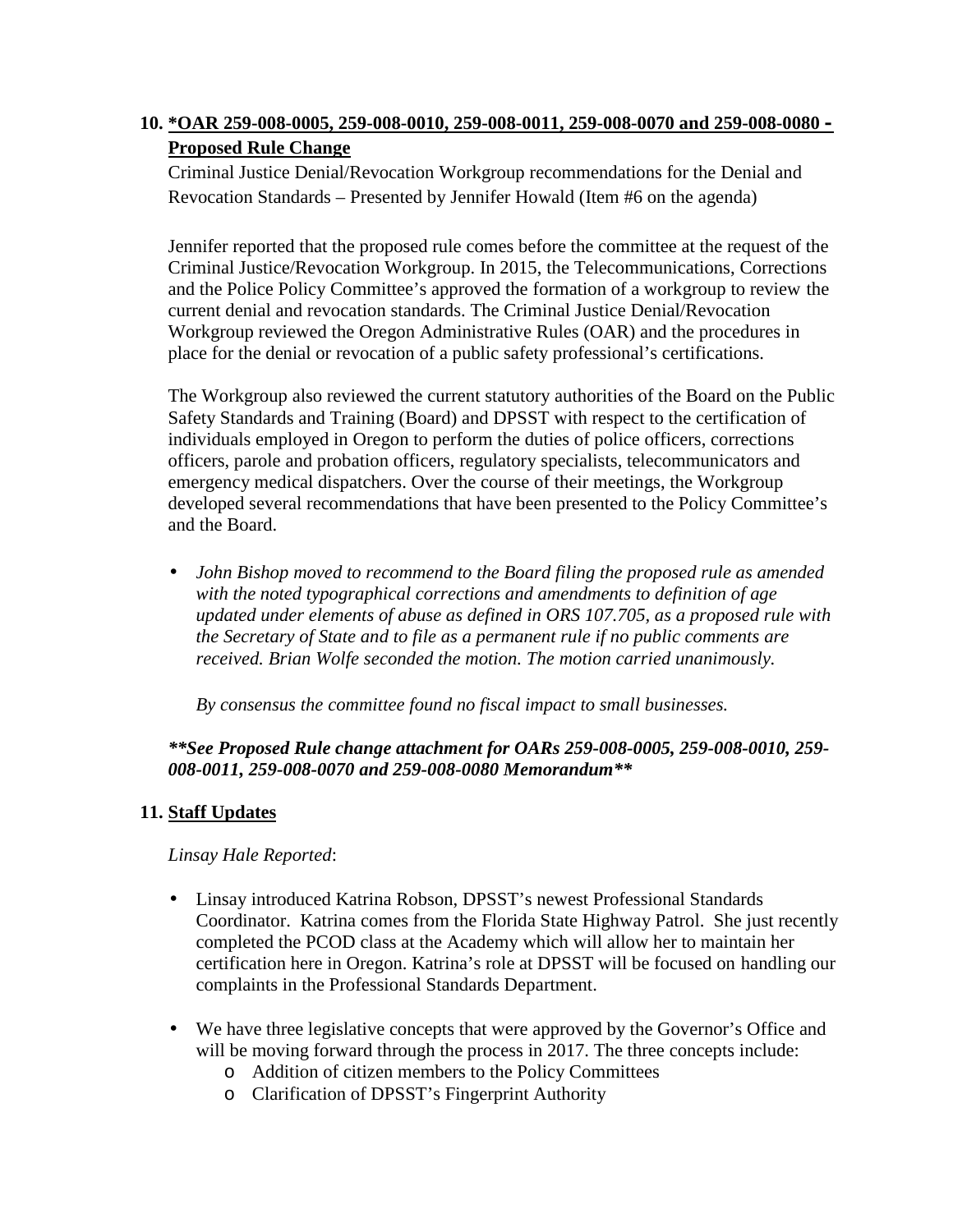- o Emergency suspension of armed private security providers who fail to complete their annual re-qualification
- Linsay Hale also shared that there is another work group that has been formed to look at the requirements for Mid-Management and Executive levels of certification. We are working with the agency heads to determine how to proceed with the two levels of certification.
- Linsay explained the Professional Standards Division will be focused on better serving as a resource for our constituents by providing education about standards and certifications/licenses both in person and on the web. We are looking at a couple of different options for the upcoming year including hosting a Professional Standards Conference geared towards training officers, line level staff and providers who are required to interact with DPSST on a daily basis. We have been reviewing current processes to make them more efficient for our constituents.

## *Eriks Gabliks Reported:*

- Academy Enrollment DPSST continues to monitor agency hiring numbers and enrollment data. A recent survey conducted by DPSST shows that city, county, state, tribal and university law enforcement agencies are in the process of hiring more than 130 officers who will need to attend the 16-week basic police course that are not as yet enrolled in an upcoming academy class. Eriks shared the the legislature added four basic police classes earlier in the biennium but that additional classes will be needed to meet the demand. The November and February classes are full and newly hired officer are now being enrolled into the March class. This causes concern for DPSST as it does not want to see newly hired officer waiting extended periods of time to before they can attend training. DPSST is also monitoring potential retirements in the next biennium that could exceed 1,000.
- Eriks shared that the Chiefs and Sheriffs work group on mental health crisis response continues to meet at DPSST. The group is working on two distinct, yet connected topics. The first is a statewide framework that local agencies can use to develop their respond strategies to people in crisis. The second is a comprehensive review of the training offered by DPSST. Eriks shared that the training work group has identified that DPSST is not meeting its legislative mandate of providing 24 hours of training as part of the basic police course. In the past DPSST relied on scenario-based training venues to support the training provided in the classroom. While the concept was good there is no proof that the additional hours of training are received in scenarios by all students. The training work group will propose that DPSST bolster its delivery of mental health training in both classroom and scenario venues. DPSST agrees with the recommendation as is looking at implementing the training with approval of the Police Policy Committee hopefully at its next meeting. The training work group has also defined the elements of training for Crisis Intervention Team (CIT) members so that all agencies around the state would meet the same basic standard. This would also help alleviate confusion over one day classes versus 40-hour classes.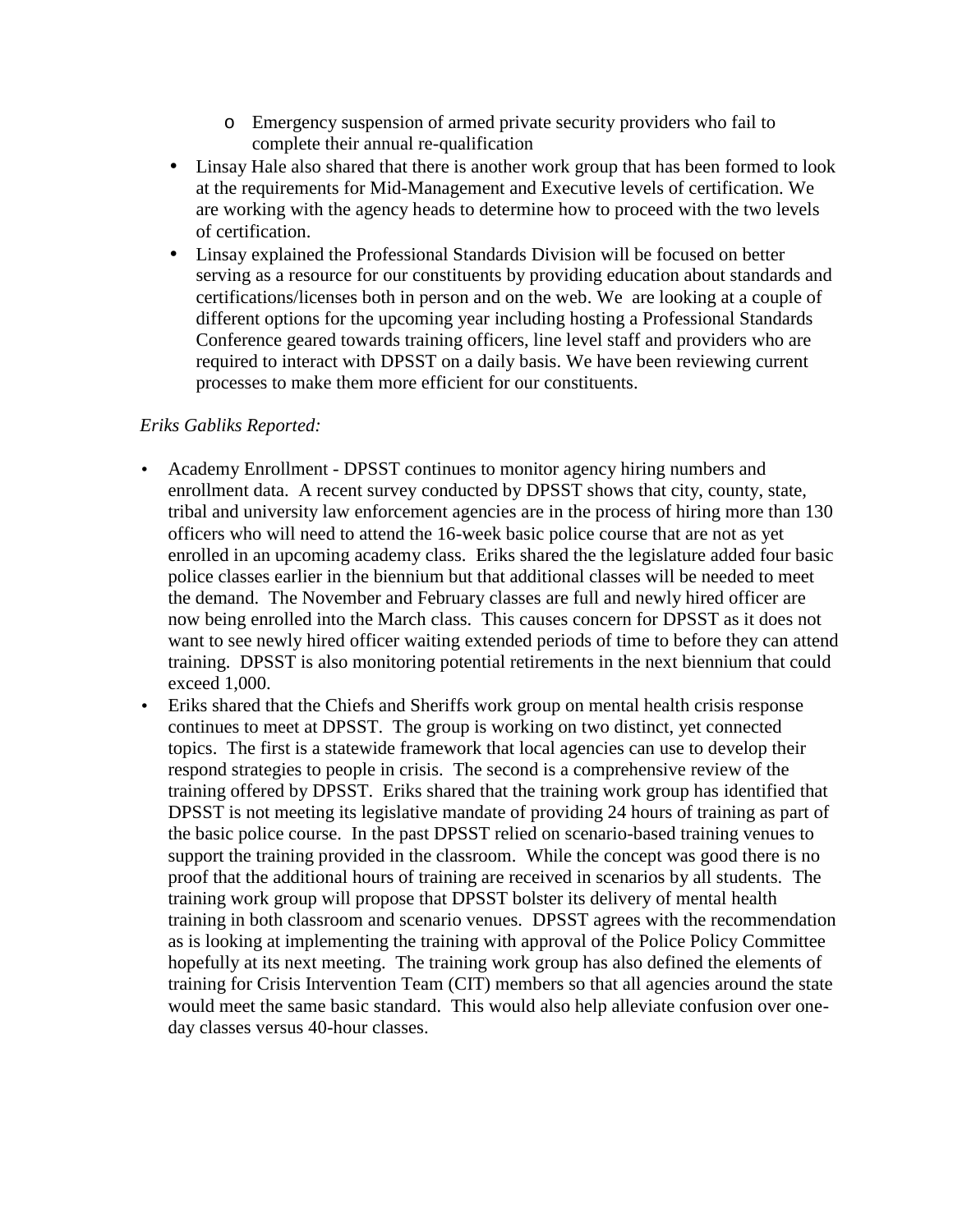- DPSST has been invited to attend the quarterly meeting of the League of Oregon Cities Small Cities Section in December to discuss law enforcement recruitment and retention issues. Eriks indicated he will be attending this meeting in Winston and share information from Oregon and around the nation.
- DPSST met with the Oregon Health Authority regarding the grant that DPSST received to support training efforts around the state. In less than six months, DPSST, in partnership with Greater Oregon Behavioral Health Initiative (GOBHI), has provided training to approximately 600 first responders around the state on interacting with people in crisis. OHA indicated to DPSST that it would like to continue the partnership in the 2017-2019 biennium.
- DPSST continues its on-going work to engage with community partners organizations. DPSST and the Oregon State Police will build on the Keizer community forum and attend an information session at the Light of the Valley Church with a focus on teens and young adults. DPSST is also working with the Oregon Association for the Deaf to help update curriculum and also engage dead and hard of hearing individuals to participate as role players during calls for service week. Finally, DPSST continues its work with Chemeketa Community College Criminal Justice Program to engage their students as role players in the scenario village. All of these activities are helping to share the important work done by both DPSST and the law enforcement profession and also give individuals ideas about careers available in law enforcement. Eriks shared that after the Chemeketa students complete their assigned hours with DPSST they will be eligible to continue as part-time role players in an hourly compensated manner.
- DPSST continues work with stakeholders on legislation proposed during the 2017 session. DPSST been involved in discussions on race-based profiling, campus public safety, school safety task force, budget, and evidence-based policing. Eriks did share that DPSST staff has concerned about the proposed legislation from the campus public safety task force that would create a new category of certification and training at the academy specifically for campus public safety officers who are not considered law enforcement officers. Eriks shared that this proposal has numerous concerns for the agency and would create a unique certification and training program for a very small audience that have no law enforcement powers under Oregon Revised Statute.
- DPSST continues its work to develop an active shooter management training program. The work group got off to a very good start but lost momentum during the summer months. Work group members continue to develop their assigned areas in partnership with staff until the next meeting can be scheduled.
- DPSST is working with the Oregon Police Canine Association to incorporate canines into calls for service week. Portland Police Bureau sent two dogs to the last class who assisted with vehicle searches scenarios and served as an important resource and training tool in the village.
- Eriks shared that DPSST continues to actively participate on the School Safety Task Force. The Task Force is beta-testing the new tip-line with the Inter-Mountain School District that is based in Pendleton and serves students in multiple cities and counties. DPSST is working to incorporate the tip-line into the Basic Telecommunications Class so dispatchers know how to handle calls received through the Tip-Line. DPSST is also hosting a session at the Academy in December to share the work on the Tip-Line and also the proposed regional threat assessment teams.